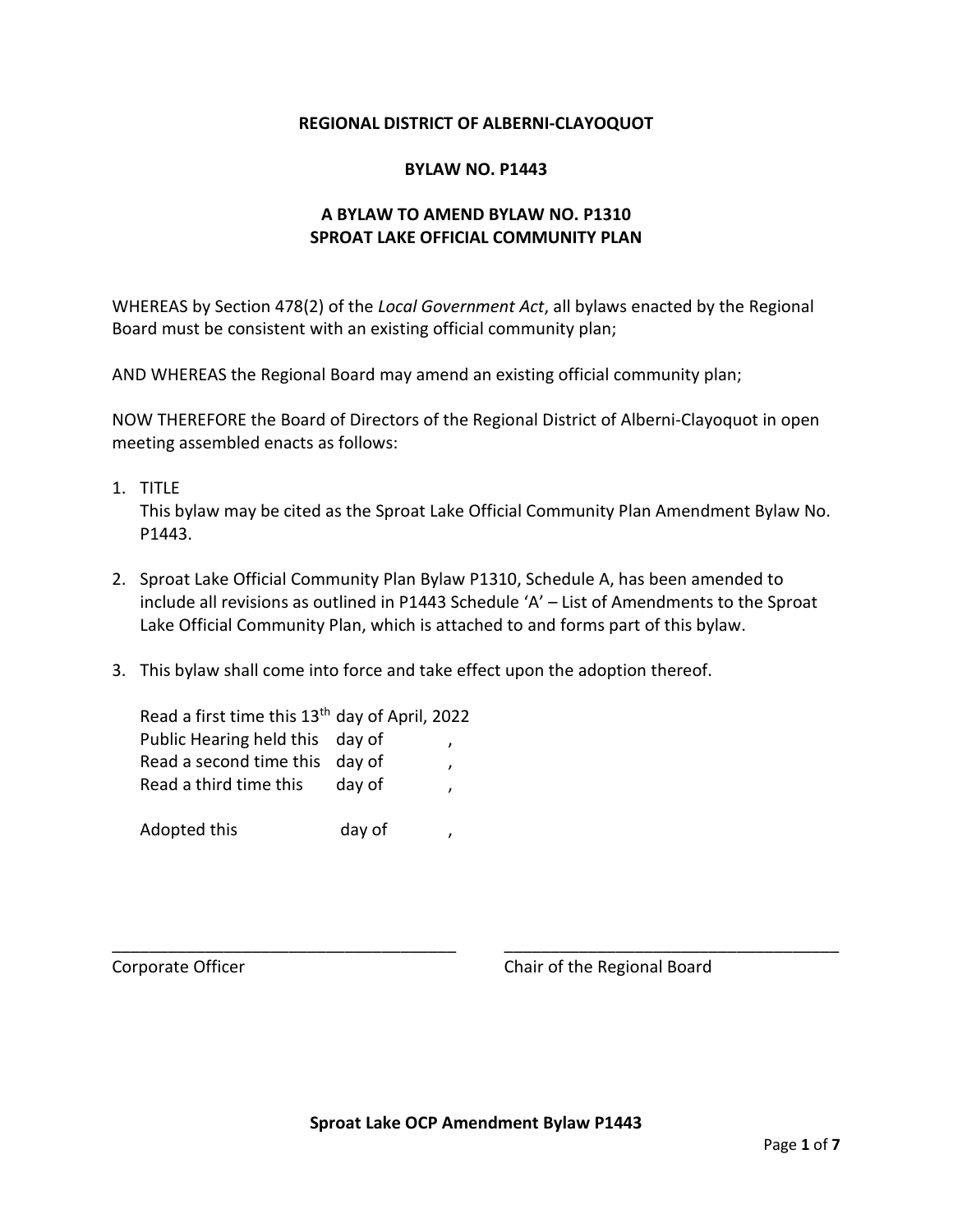## **REGIONAL DISTRICT OF ALBERNI-CLAYOQUOT**

# **P1443 SCHEDULE 'A' – LIST OF AMENDMENTS TO THE SPROAT LAKE OFFICIAL COMMUNITY PLAN**

- Cover: Added "Revised: April 2022".
- Footer: Updated to "Revised: April 2022".
- Map List:
	- o Updated Map No. 2 from "Land-Use Designations" to "Land Use Designations".
	- o Replaced "Sproat Lake OCP Map No. 2 Land Use Designations".
	- o Replaced "Sproat Lake OCP Map No. 3 Development Permit Areas and Development Approval Information Areas".
- Table of Contents: Updated.
- 1.1 Plan Preparation:
	- o Updated "has undertaken" to "undertook".
	- $\circ$  Added: "In 2022, minor amendments were made to Bylaw No. P1310 as part of the Zoning Bylaw Review project to align OCP policies and objectives with the updated Zoning Bylaw."
- 1.3 Legislative Assembly:
	- o Updated LGA Section "877" to "473".
	- $\circ$  Added: "Section 473 (2.1) of the LGA also requires that an OCP "must consider the most recent housing needs report the local government received, and the housing information on which the report is based" when developing or amending an OCP in relation to statements, map designations or housing policies included in Section 473 (1) of the LGA. In 2021, the ACRD Board received the Sproat Lake Electoral Area 'D' Housing Needs Report. The report includes key recommendations and a high level approach to address housing gaps in Sproat Lake and across the region. In consideration of the Housing Needs Report, housing statements and policies will be updated or added to Bylaw No. P1310 as part of future comprehensive OCP updates."
- 1.4 Jurisdiction:
	- o Updated "Activities on land within the Agricultural Land Reserve (ALR) are subject to the *Agricultural Land Commission Act* and BC Regulation 171/2002, both of which are administered by the Agricultural Land Commission (ALC). Section 46 of the ALC Act requires local governments ensure consistency of their bylaws with the Act, regulations and ALC orders. The Regional District has referred this OCP to the ALC and is of the opinion that it is consistent with the Agricultural Land Commission Act." to "Activities on land within the Agricultural Land Reserve (ALR) are subject to the *Agricultural Land Commission Act* (ALCA), the Agricultural Land Reserve General Regulation, the Agricultural Land Reserve Use Regulation, and any Orders of the Agricultural Land Commission (ALC)."
- 1.7 Definitions: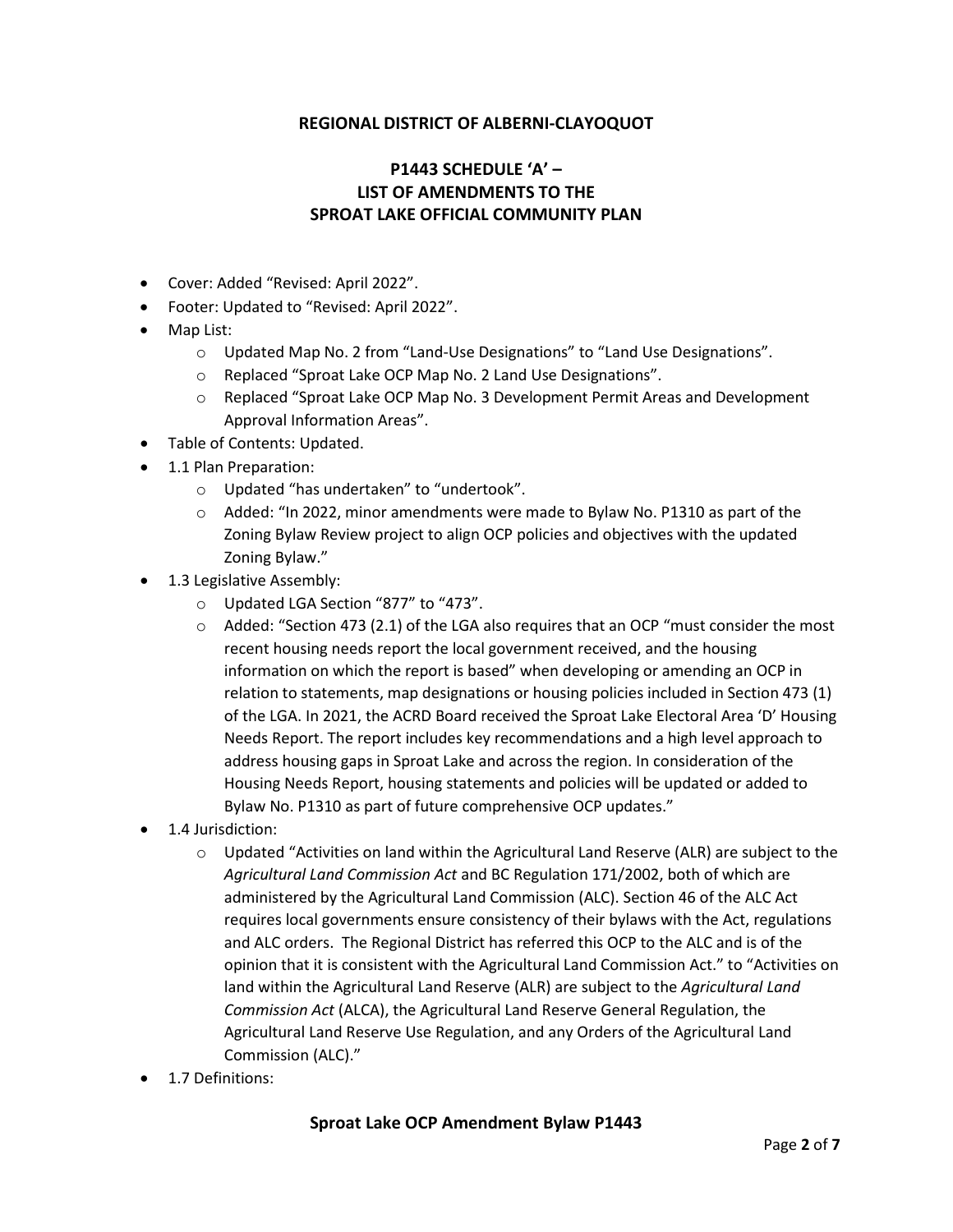- o Changed "Accessory residential dwelling unit" to "accessory dwelling unit" and updated to: "means a second dwelling unit, incidental or ancillary to a principal dwelling on a lot, in accordance with regulations for accessory dwelling units in the Zoning Bylaw."
- $\circ$  Carriage home: Updated "accessory residential dwelling unit" to accessory dwelling unit".
- o Community water or sewer system: Updated "five connections" to "two connections".
- o Density bonusing: Updated LGA Section "904" to "482".
- $\circ$  Flood construction level: Updated to "means the minimum elevation above the natural boundary of a water body to the underside of a floor system, or to the top of a slab on grade, for buildings located within an area that is subject to, or likely to be subject to, flooding. An area below flood construction level is not to be used for habitation, mechanical or electrical infrastructure, business or storage of goods damageable by flood water." and removed diagram image.
- $\circ$  Home industry: Updated to "means a business or industry, conducted in an accessory building, structure or outside, that is incidental and ancillary to the principal residential use of a lot, may include accessory retail sales and may include processing, assembly and manufacturing of products, in accordance with the provisions of home industry in the Zoning Bylaw."
- $\circ$  Home occupation: Updated to "means a business or occupation conducted entirely within a principal dwelling unit, accessory dwelling unit, accessory building or in a combination, that is incidental and ancillary to a principal residential use of a lot, and may include accessory retail sales, in accordance with the provisions of home occupation regulations in the Zoning Bylaw. Includes boarding and lodging, and bed and breakfast, where guest bedrooms are rented, with the tenant or owner residing in the building."
- o Added:
	- ""Manufactured home" means a single family dwelling that conforms to either the Canadian Standards Association Z240-MH standard as a mobile home, or to the Canadian Standards Association A277 standard as a modular home.
	- "Mobile home" means a factory-built manufactured home that is used, or intended to be used, as a single family dwelling and which conforms to the Canadian Standards Association (CSA) Z240-MH series standard. A mobile home excludes trailers and recreational vehicles.
	- "Modular home" means a factory-built manufactured home that is used, or intended to be used, as a single family dwelling and which conforms to the Canadian Standards Association (CSA) A277 standard. A modular home excludes trailers or recreational vehicles."
- 2.1 Setting the Stage: Removed "existing" from 2005 Sproat Lake OCP reference.
- 2.3 Land-Use Designations:
	- o Changed "Manufactured home park" to "Mobile home park".
	- o Changed "Parks" to "Parks and Recreation".
- Policy 3.2.9, 10.0, 10.2.2, 10.2.9, 10.2.10, 19.0, 19.3: Changed "accessory residential dwelling unit" to "accessory dwelling unit".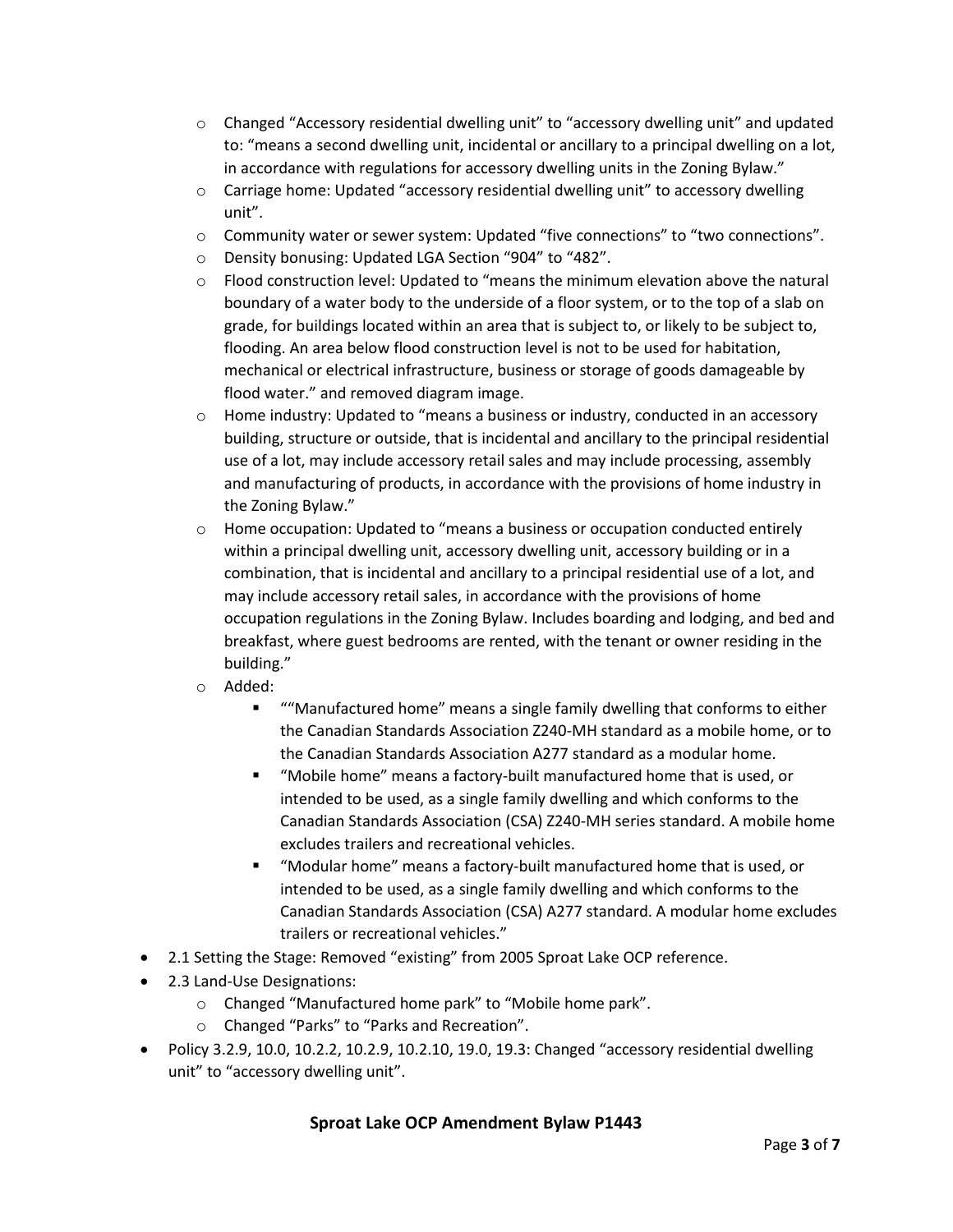- Policy 3.2.9: Changed "Accessory residential dwelling units within the ALR require approval from the ALC." to "For land in the ALR, an accessory dwelling unit may only be permitted if permitted in the Agricultural Land Commission Act and Regulations, or approved through application to the ALC."
- Policy 3.2.11: Updated LGA Section "921" to "493".
- Policy 3.2.16: Updated LGA Section "921" to "488".
- Policy 5.2.1: Changed "20 ha" to "16 ha".
- Policy 8.2.7: Added "and the Short Term Vacation Rentals Temporary Use Permit Policy".
- Policy 10.2.8: Changed "manufactured" to "mobile".
- Policy 12.2.2: Updated LGA Sections "903, 904, 905.1" to "516, 517, 518".
- 17.0 Parks and Recreation Use and Policy 17.2.4: Updated LGA Section "941" to "510".
- Policy 18.2.1:
	- o Changed "high water mark" to "natural boundary" and removed "Sproat Lake" from minor stream and changed to a major stream.
	- $\circ$  Updated to: "Designate development permit areas 30 metres from the natural boundary of major streams, measured horizontally in both upland and foreshore directions, and 15 metres from minor streams."
- Policy 18.2.4: Added "accordance with other applicable provincial regulations".
- Policy 18.2.5: Changed "high water mark" to "natural boundary", and "Land Act tenure" to "tenure or licence".
- Policy 18.2.18: Changed "Fish Protection Act" to "Riparian Areas Protection Act".
- Policy 18.2.22: Changed from "Discourage the use of uncoated styrofoam floats for docks." to "Styrofoam used in the construction of floats and docks is discouraged. Any styrofoam, plastic foams or other non-biodegradable materials used in construction of floats and docks shall be fully encased within sealed rigid plastic shells to prevent escape into the natural environment."
- 19.0 Natural Environment:
	- o Updated LGA Section "877(3)" to "473".
	- o Policy 19.2.5: Removed outdated website link.
- 20.0 Implementation: Deleted "While vacation rentals are not currently permitted in residential designations in the plan area, there is an interest by some property owners to look at options for vacation rentals. As part of the OPC implementation, a study looking at options for vacation rentals, should be undertaken by the Regional District." as Short Term Vacation Rentals are permitted in residential designations with a valid Temporary Use Permit.
- 20.1 Development Permit Areas:
	- o Updated LGA Section "919.1(1)" to "488".
	- o DPA I: Added "Foreshore and" to "Riparian Areas Protection".
	- o DPA II: Updated "Protection from Natural Hazard Area" to "Natural Hazard Areas Protection".
	- o DPA III: Updated "Objectives for Form and Character" to "Form and Character".
- Guideline 20.2.3: Updated LGA Section "920(2)" to "490".
- 20.4 DPA I Foreshore and Riparian Areas Protection:
	- $\circ$  Added "Foreshore" to title and throughout Policy 20.4 to include "foreshore and riparian areas".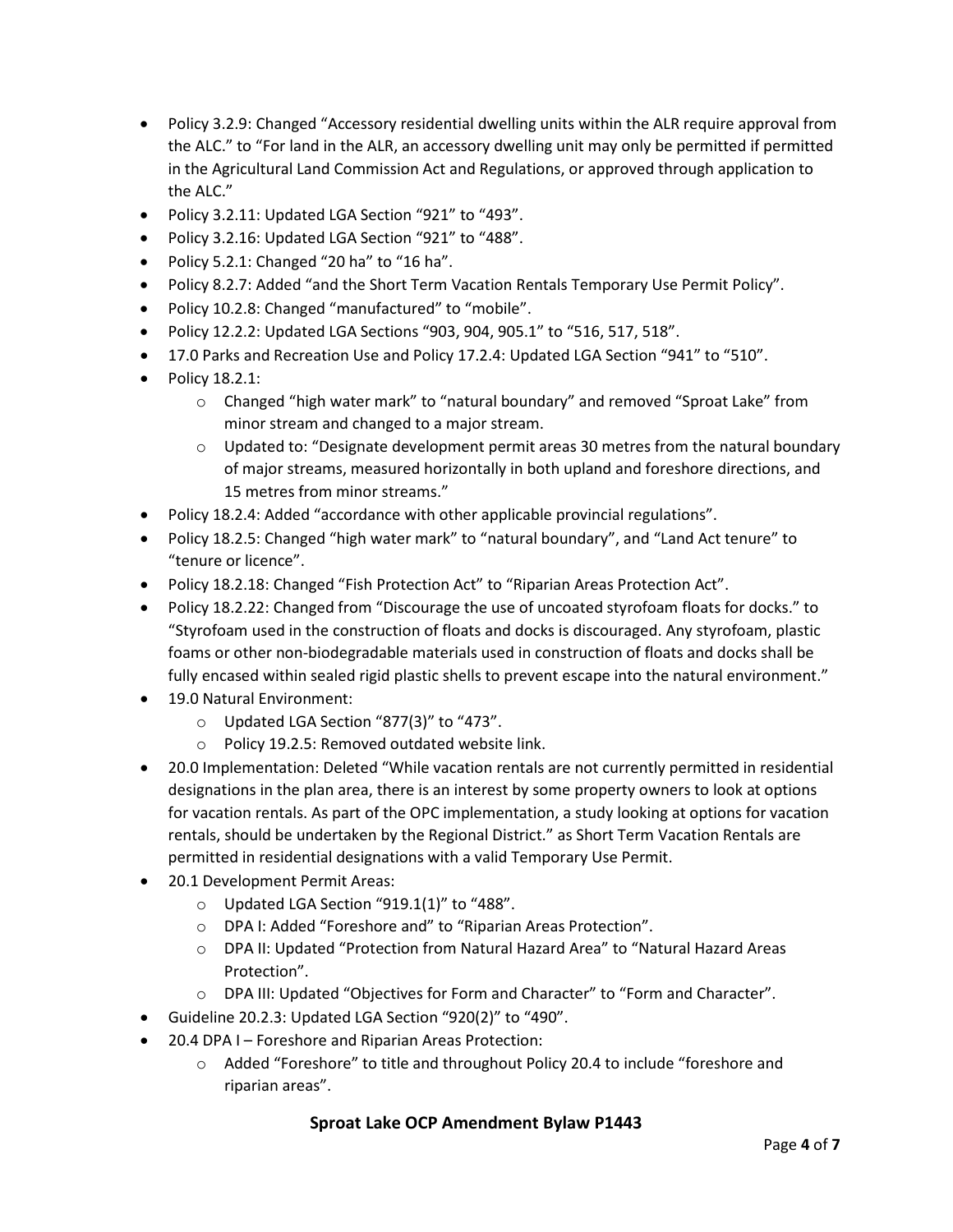- o Updated LGA Section "919.1(1)a" to "488".
- o Changed Sproat Lake from a minor to a major stream with 30 m setback, added "measured horizontally in both upland and foreshore directions" and updated to "DPA I areas include all lands within 30 metres, measured horizontally in both upland and foreshore directions, from the natural boundary of major streams, including Sproat Lake, and within 15 metres of minor streams."
- o Changed "high water mark" to "natural boundary".
- $\circ$  Removed "Two Rivers" from the list of major streams as it's included in Sproat Lake.
- $\circ$  Added "upland" to: "for a minor stream, a 15 -metre strip on both upland sides of the stream measured from the natural boundary."
- $\circ$  Removed ii: "A QEP should be retained for the purpose of preparing a report detailing site conditions and describing any measures that must be taken in order to protect the riparian area."
- o Added:
	- i. "Unless otherwise exempt under 20.3, prior to undertaking any development on the lands within this DPA, the owner of the lands must apply to the ACRD for a Development Permit, and must include the following information with the application:

An assessment report that has been prepared by a Qualified Environmental Professional, with demonstrated experience regarding the subject matter. The assessment report will identify how the proposed development will affect aquatic resources, and recommend measures to reduce or mitigate any negative impacts, such as the:

- a) Appropriate siting of buildings, structures, landscaping and placement of fill, moorage facilities, roads, driveways, parking areas, trails, paths, and utilities;
- b) Retention or restoration of native vegetation and soils;
- c) Removal of invasive species;
- d) Designation of buffer areas to protect environmentally sensitive features or habitat;
- e) Specification of any activities that may occur within the buffer areas; and
- f) Must state that the proposal is suitable for the area intended for development."
- o Added:
	- "The construction of a private, commercial and group moorage facility are permitted in DPA I subject to the following conditions:
		- a) Refer to the Province for General Permission for private moorage facilities, and authorization for Specific Permission, or under the Residential Policy or Commercial Marina Policy for group moorage, or under the Adventure Tourism Policy for moorage for adventure tourism activities, where applicable on Crown land.
		- b) Commercial moorage facilities must be designed and constructed in compliance with the applicable best management practices of the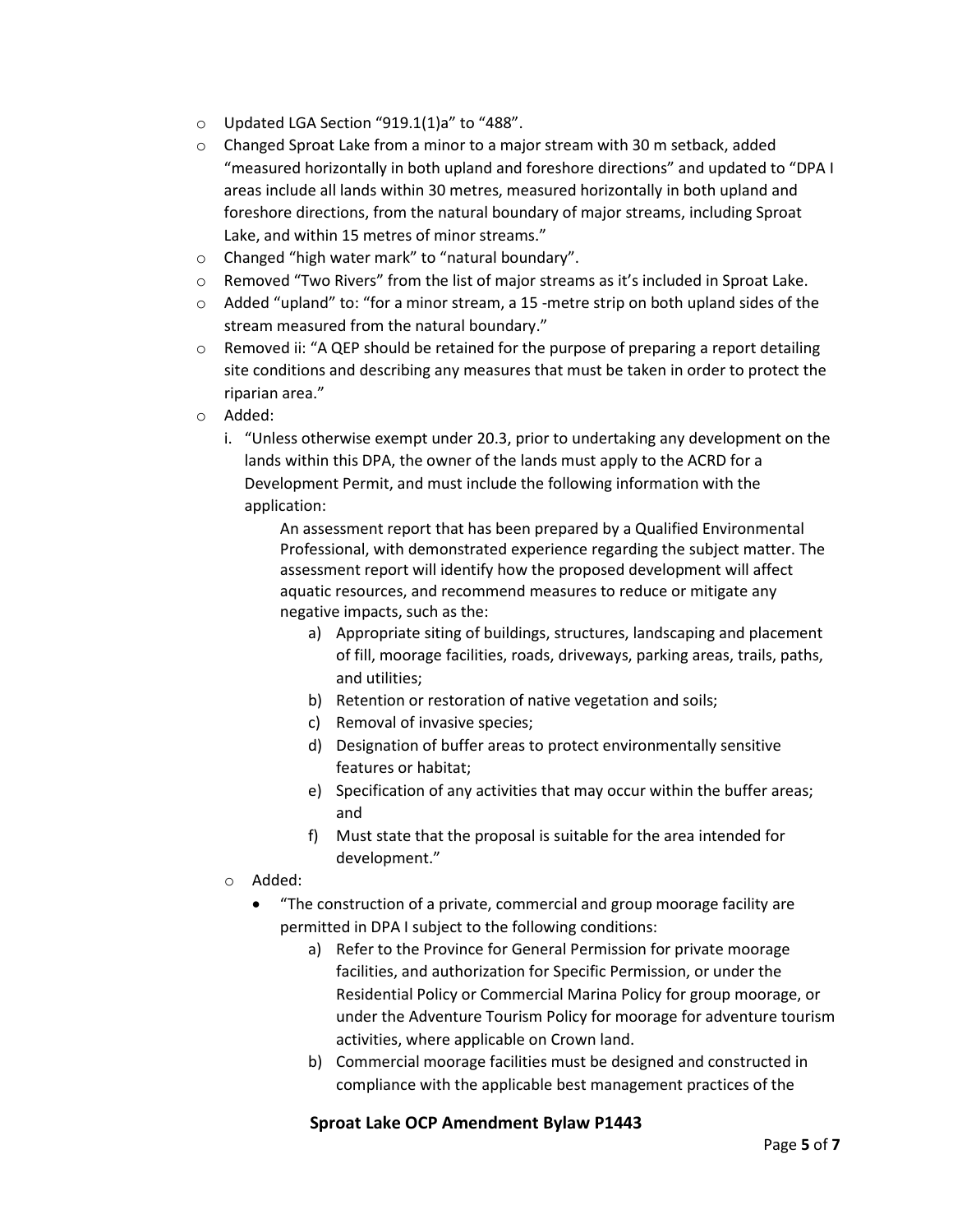Province.

- c) Before construction of a dock in marine waters the property owner must obtain and adhere to a Marine Habitat Assessment Report for the site which must be completed by a qualified registered professional biologist, where applicable on Crown land.
- d) New docks and ramps shall be allowed only for water-dependent uses or for public access, and only permitted when the applicant has demonstrated that a specific need exists to support the intended waterdependent use.
- e) Docks shall not extend over marshes or other productive foreshore areas, including critical areas such as fish habitats.
- f) Boat launch ramps are discouraged and will only be considered if they can be located on stable, non-erosional banks where a minimum amount of substrate disturbance or stabilization is necessary.
- g) Structures in contact with the water shall be constructed of stable materials, including finishes and preservatives that will not degrade water quality.
- h) All docks shall be constructed so that they do not rest on the bottom of the foreshore at low water levels.
- i) Styrofoam used in the construction of floats and docks is discouraged. Any styrofoam, plastic foams or other non-biodegradable materials used in construction of floats and docks shall be fully encased within sealed rigid plastic shells to prevent escape into the natural environment.
- j) Preference is given to the placement of mooring buoys and floats instead of docks.
- k) No more than one dock shall be located on any single residential lot.
- l) Placement of docks must remain sensitive to views, impacts on neighbours, and orientation to neighbouring docks.
- m) Keep the dock and land beneath the dock safe, clean and in sanitary condition.
- The consideration of the issuance of a Development Permit by the ACRD in no way exempts the property owner from obtaining all necessary permits and approvals from provincial and federal agencies."
- o Removed outdated website link "The following website should be referred to: http://www.agf.gov.bc.ca/resmgmt/publist/800Series/823400-

1\_Agriculture\_Building\_Setback\_Factsheet.pdf" and updated to "Refer to the provincial ministry responsible for agriculture for setback distances for farm buildings and streams on existing farmland and for new agricultural buildings.".

- 20.5 DPA II Protection from Natural Hazards:
	- $\circ$  Updated LGA Section "919.1(1)b and 920(7.1)" to "488 and 491", and "920(11)" to "491".
	- o Changed "Protection from Natural Hazards" to "Natural Hazard Areas Protection".
	- o Removed "The toe of the Beaufort Range, for example, is an area where, due to